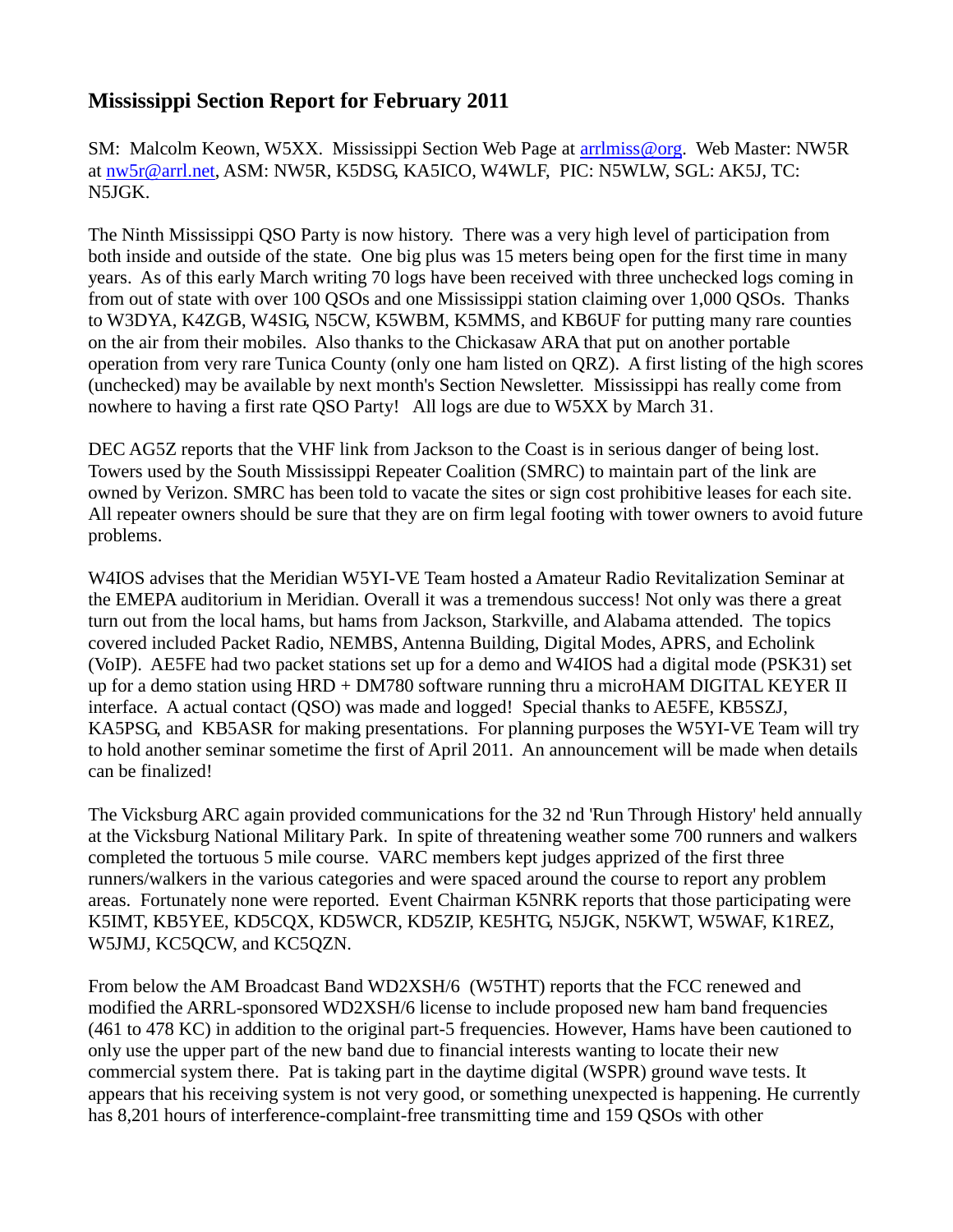experimental stations.

DEC/EC WB5CON reports that the status of the 180 foot tower slated for placement at the new Alcorn County EOC is still in limbo. As it turns out AT&T donated a self supporting 180 foot tower to the EOC; however, the tower is still in place at the phone central office in Corinth. It has to be removed, inspected, and erected. There is concern that it is not heavy duty enough for the planned antennas and associated wind loading. Standby for more information.

EC KD5VMV advises that DeSoto County experienced the first severe weather outbreak of the year on February 24, 2011. The DeSoto County EOC was manned and reports were taken from across the Mid-South region. Tim says 28 hams participated in this activation including KD5VMV, KB0ZTX, W5GD, KE5EOQ, KD5CKP, KF5EQD, KF5HRD, W5LJD, N5UOV, KE5RHM, KF5EQE, KE5EOR, KC5YYW, WA4ZYN, KE5GYQ, N5PYQ, KE5MXY, W9IK, KB4MU, KA5JNK, KE5TMY, KE5NBC, KE5NBD, KI4OTF, K5OMC, KF5JAK, W5KK, and KU4AS.

EC W5LMW reports Memphis NWS presented both the basic and advanced storm spotter sessions at Baptist Memorial Hospital Union County with 44 in attendance.

And for your end of the month calendar, N5VEI advises that a group of students from Olde Towne Middle School (OTMS) in Ridgeland is preparing for a trip to space -- or as close as they can get. The [OTMS Radio and Technology Club,](http://www.madison-schools.com/18912081810027520/site/default.asp) along with the School's Science Team, are planning a near-space balloon launch at 9 AM (CDT) on March 26 (the date and time are subject to change depending on weather). The balloon -- nicknamed Titans in Space -- will use the call sign KC5NXD and is expected to reach an altitude of 94,825 feet. Billy needs a lot of hams to help track the balloon and in spreading the word of the launch across the state especially over toward the Meridian Area. Check out the full story on the ARRL Web Site at [www.arrl.org](http://www.arrl.org/) under the title 'Middle School Students to Launch NearSpace Balloon.' You can contact Billy at [n5vei@arrl.net](mailto:n5vei@arrl.net) to help or for more info.

Welcome to the following new hams in Mississippi in November: KF5JSV, James – Ethel; KF5JSW, John – Clinton; KF5JSY, Adam – Ridgeland; KF5JSZ, Sammie – Winona; KF5JTK, Jeffrey – Diamondhead; KF5JUL, Mitchell – Sumrall; KF5JUM, Jason – Brooklyn; KF5JUN, James – Hattiesburg; and KF5JXH, Elizabeth – Southaven.

Also welcome to the following new ARRL Members: KE5DHC – Florence; KF5ICL – Gulfport; KF5JGE – Brandon; KF5JSV – Ethel; KF5JSY – Ridgeland; KF5JXH – Southaven; KA4LDU – Ocean Springs; K9LJQ – Southaven; KE5MWD – Petal; KE5OKI – Ocean Springs; and KE5QHV – Gulfport. ARRL Membership in Mississippi is now 1,081 down from the record 1,088 last month. Keep working!

And lastly, welcome to K1REZ as EC for Scott County. Additionally, Union County EC W5LMW advises that he is retiring from the position. Thanks for eight years of service, Gregg!

Congratulations to the following on their upgrades: KF5EVN – Ridgeland; KF5FAK – Laurel; KF5IKQ – Ocean Springs; KF5IXS – Collins; N5JRP – Biloxi; WB5SAX – Southaven; N5SPM – Jackson; KD5VMV – Hernando; and KA5YRK – Ridgeland.

Also congratulations to Asst. SM W4WLF, who now is also the State Navy MARS Director.

DEC/EC Monthly Reports: WB5CON (NE MS/Alcorn), AE5FE (Lauderdale/Clarke), W5LMW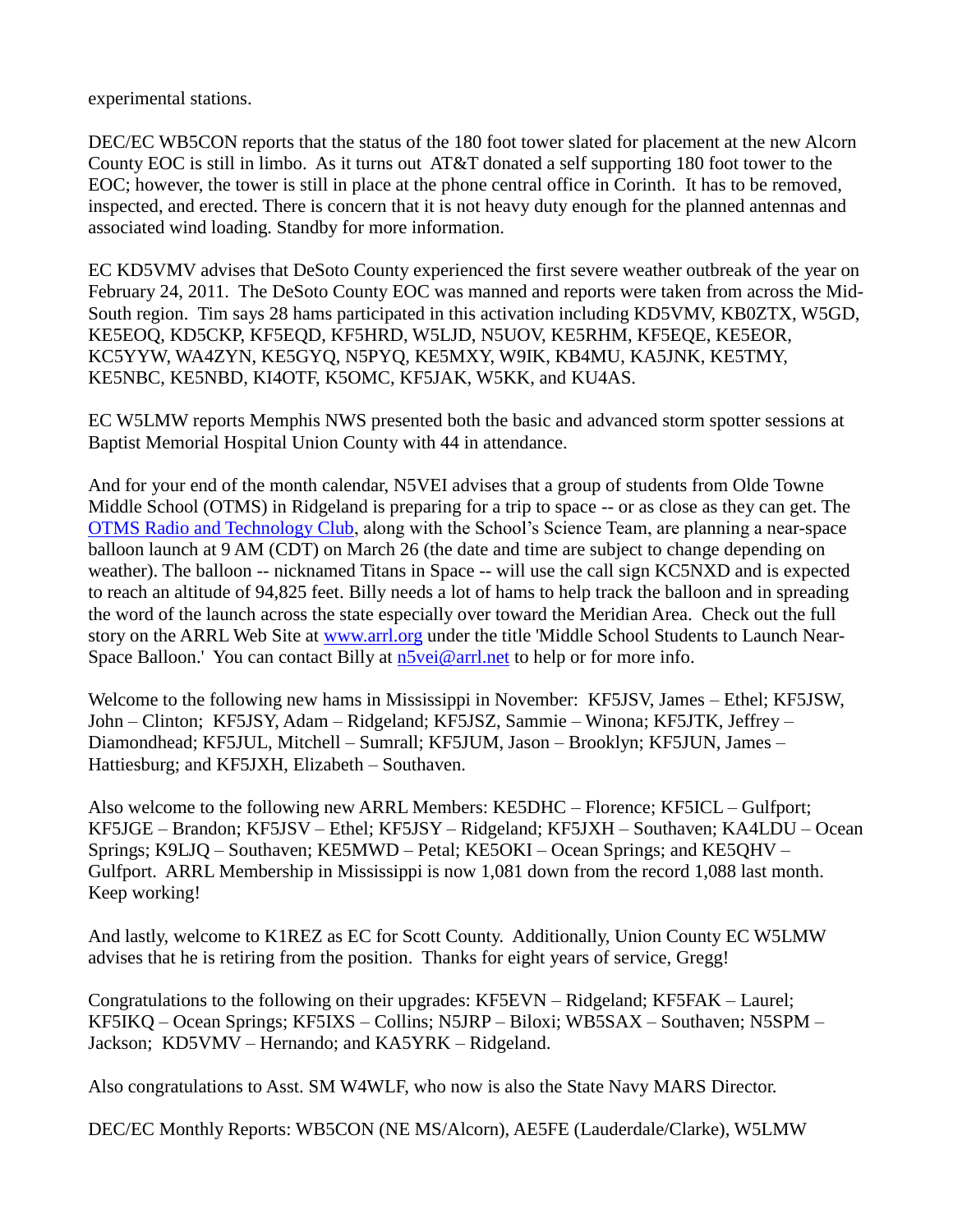(Union), K5MOZ (Jackson), WX5N (Prentiss and Tishomingo), WV1Q (Jasper), KD5VMV (DeSoto), KE5WJN (Pearl River), and AG5Z (SE MS).

2010 EC Annual Report: KB0ZTX (Marshall)

OO Report: W5TFW

Club Newsletter/Reports: Chickasaw ARA (KE5RHM), Hattiesburg ARC (AC5E), Meridian ARC (W5MAV), Mississippi Coast ARA (KB9ZR), Northeast Mississippi ARA (KE5SSB), and the Pearl River ARC (N5WLW).

Regret to report the passing of KD1EMT of Brookhaven.

HF Net Reports - sessions/QNI/QTC (Net Manager)

Magnolia Section Net 28/1017/26 (K5DSG)

MS Baptist Hams Net 4/27/0 (WF5F)

MSPN 28/2972/36 (K5NRK)

MS Slow Net 20/27/0 (W3TWD)

MTN/OZK 27/138/24 (AA5J)

VHF Net Reports - sessions/QNI/QTC (Net Manager)

Booneville and Prentiss County 4/69/3 (WX5N)

Capital Area Em Net 4/74/0 (K5XU)

Delta ARES Simplex Net 3/23/0 (K5JAW)

Hattiesburg AEN 4/103/0 (K5MIQ)

Itawamba County ARES 4/56/1 (KB5NMB)

Jackson ARC Em Net 4/44/0 (N5DU)

Jackson County EM Net 12/151/3 (K5MOZ)

Jasper County ARES 4/22/0 (WV1Q)

Magnolia DX Assn 4/42/0 (K5OAZ)

Meridian Area EN 4/43/0 (AE5FE)